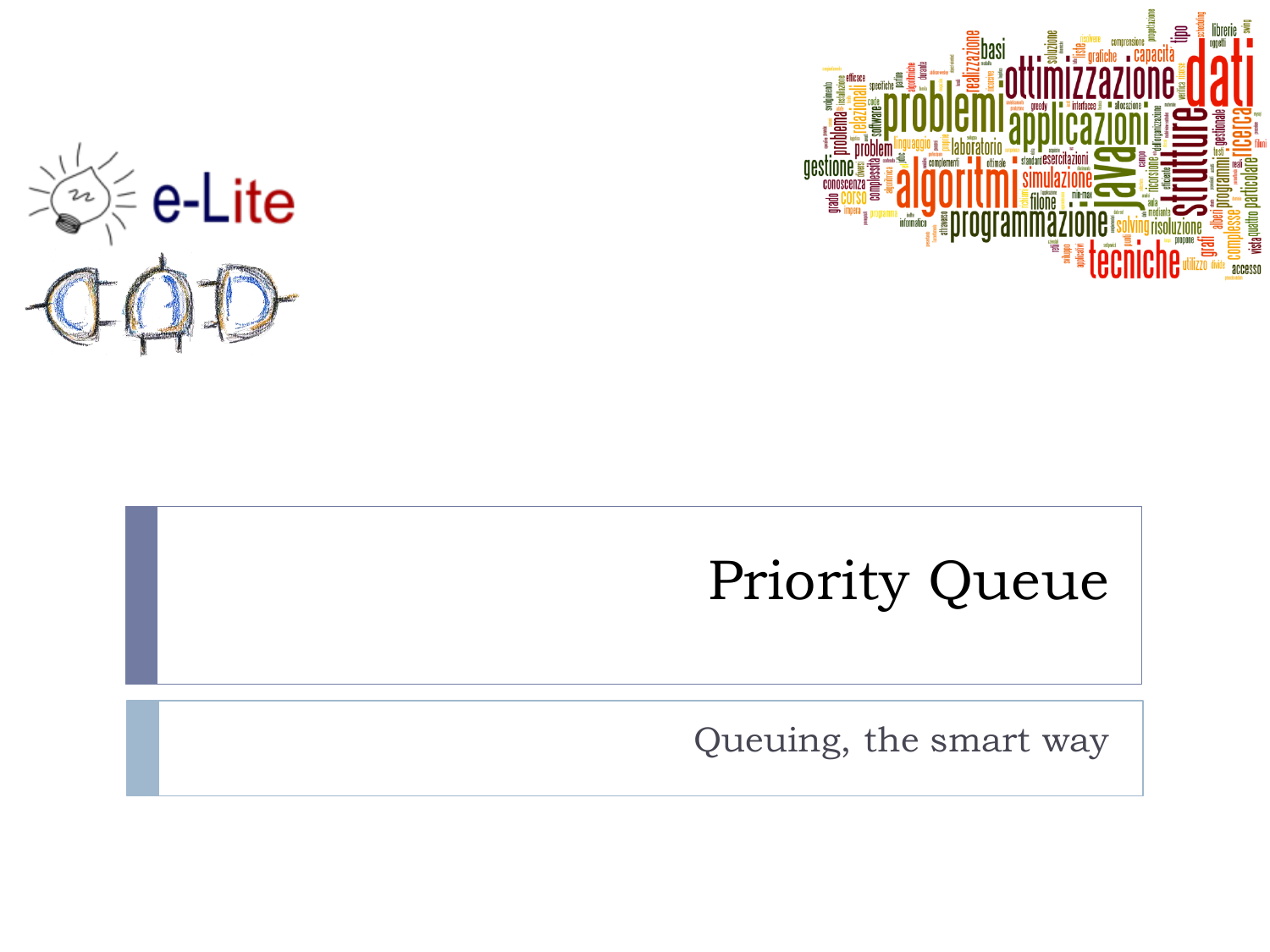- ▶ First in, first out (FIFO)
- ▶ Easily implemented with a List
	- Also LIFO!



2 Tecniche di programmazione A.A. 2021/2022

ь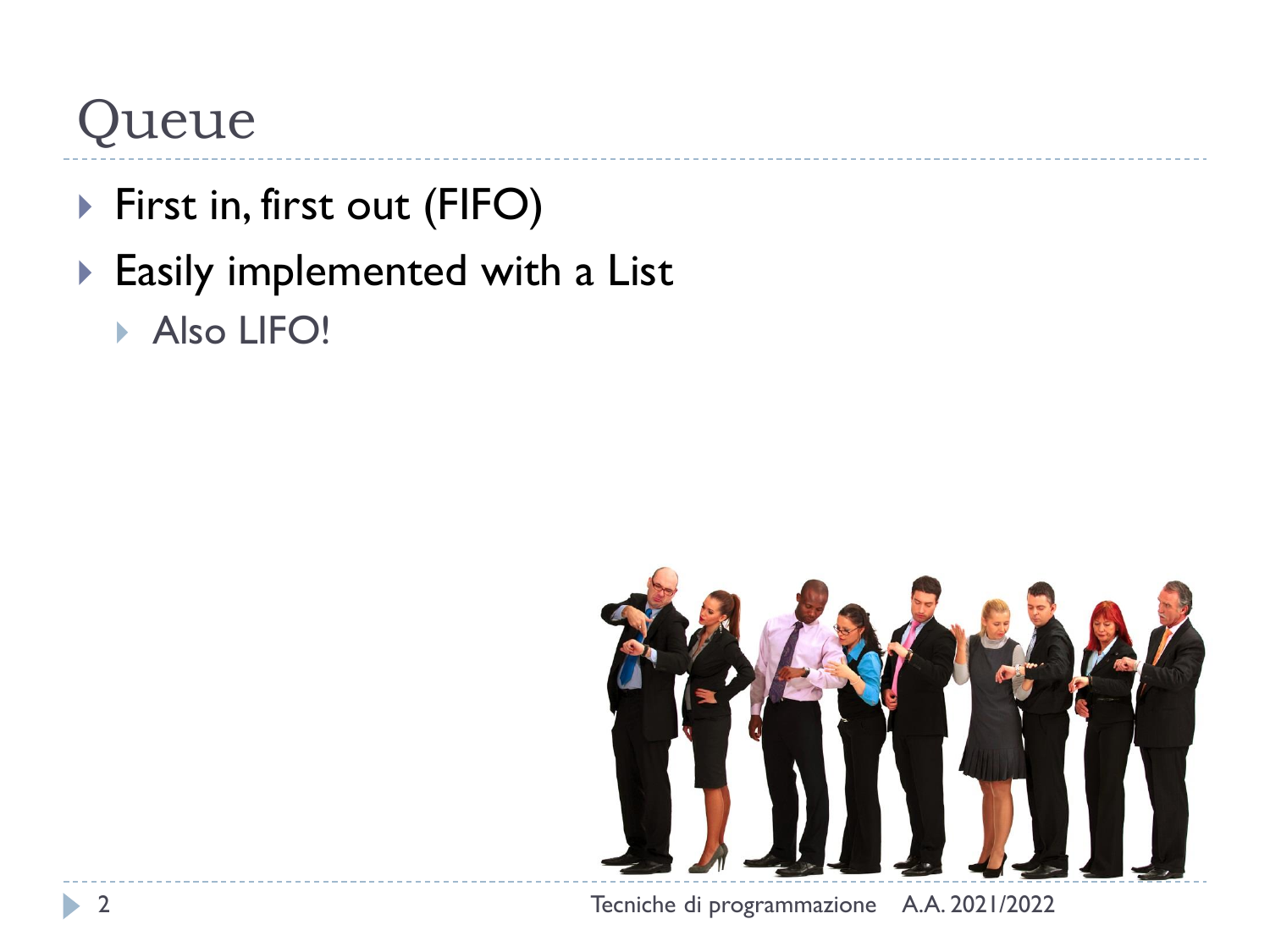# Priority Queue

- $\blacktriangleright$  Prioritization problems
- ▶ Canonical example: ER scheduling
	- A gunshot victim should probably get treatment sooner than that one guy with a sore neck, regardless of arrival time. How do we always choose the most urgent case when new patients continue to arrive?

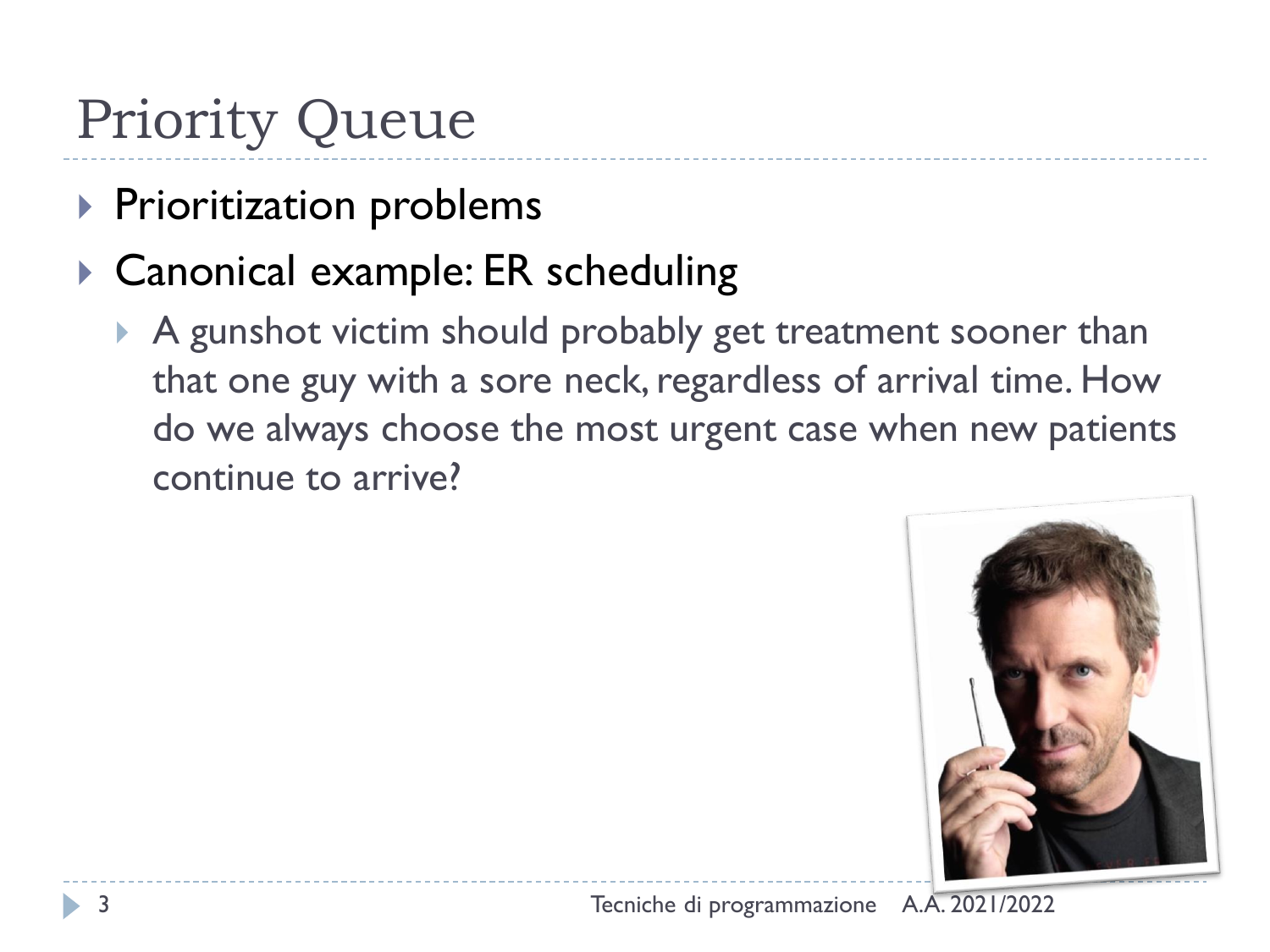## Poor choices

#### $\blacktriangleright$  list

- remove max by searching is  $O(N)$
- ▶ sorted list
	- remove max is  $O(1)$ ; add (remove) is  $O(N)$
- **binary search tree** 
	- ▶ remove max, add and remove are O(log N)
	- … but tree may becomes unbalanced

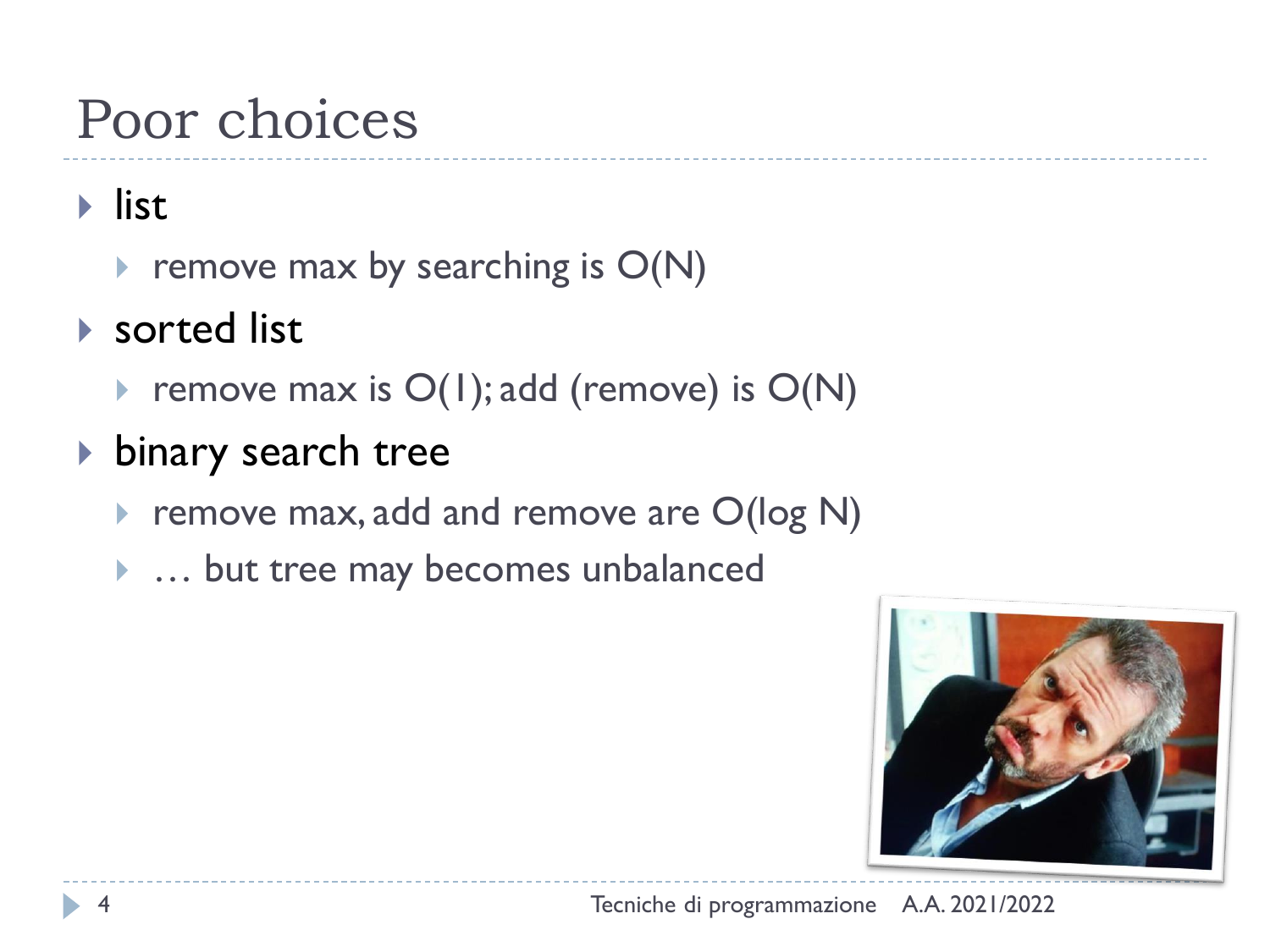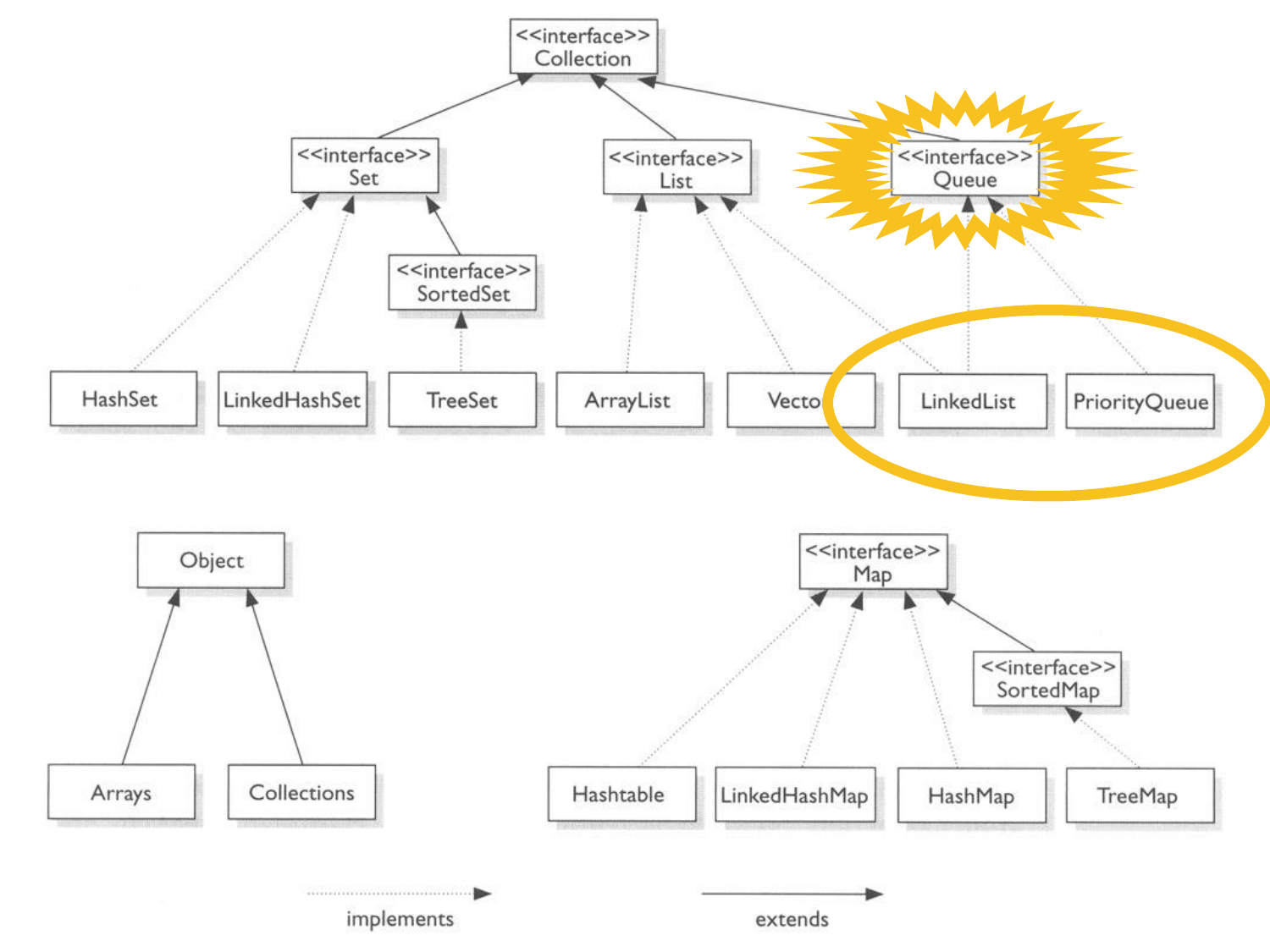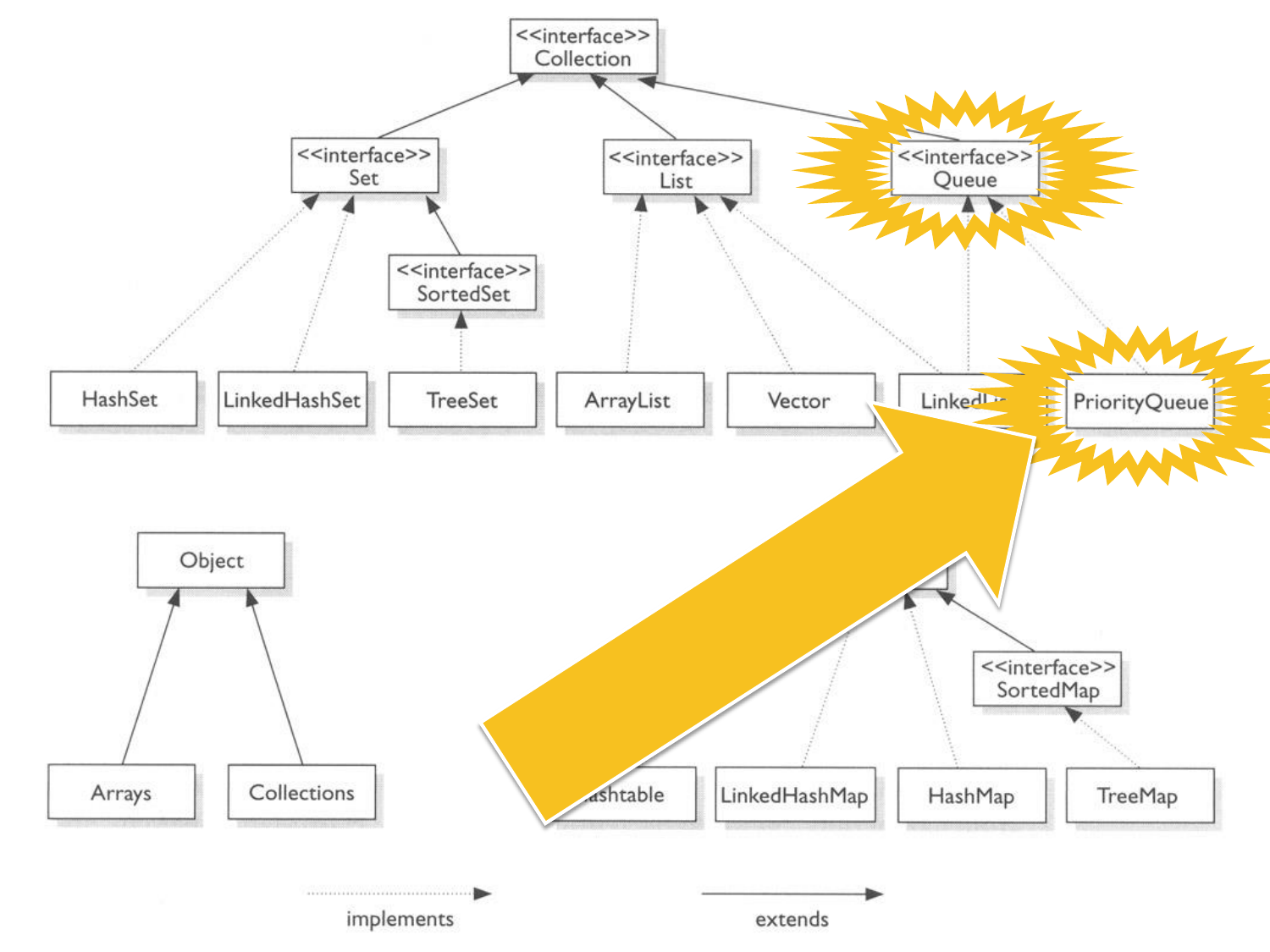# Queue interface

- ▶ Add elements
	- boolean **add**(element)
	- boolean **offer**(element)
- ▶ Remove elements
	- **Example 1 ≥** element **remove**()
	- ▶ element poll()
- Examine
	- **Example 1 Extraorm + Extraorm + Extraorm + Extraorm + Extraorm + Extraorm + Extraorm + Extraorm + Extraorm + Extraorm + Extraorm + Extraorm + Extraorm + Extraorm + Extraorm + Extraorm + Extraorm + Extraorm + Extraorm + E**
	- ▶ element peek()

| Queue Interface Structure |  |  |
|---------------------------|--|--|
|---------------------------|--|--|

|         |                 | Type of Operation Throws exception Returns special value |
|---------|-----------------|----------------------------------------------------------|
| llnsert | add (e)         | offer(e)                                                 |
| lRemove | $ $ remove $()$ | pol1()                                                   |
| Examine | element()       | $ {\rm peak}()$                                          |

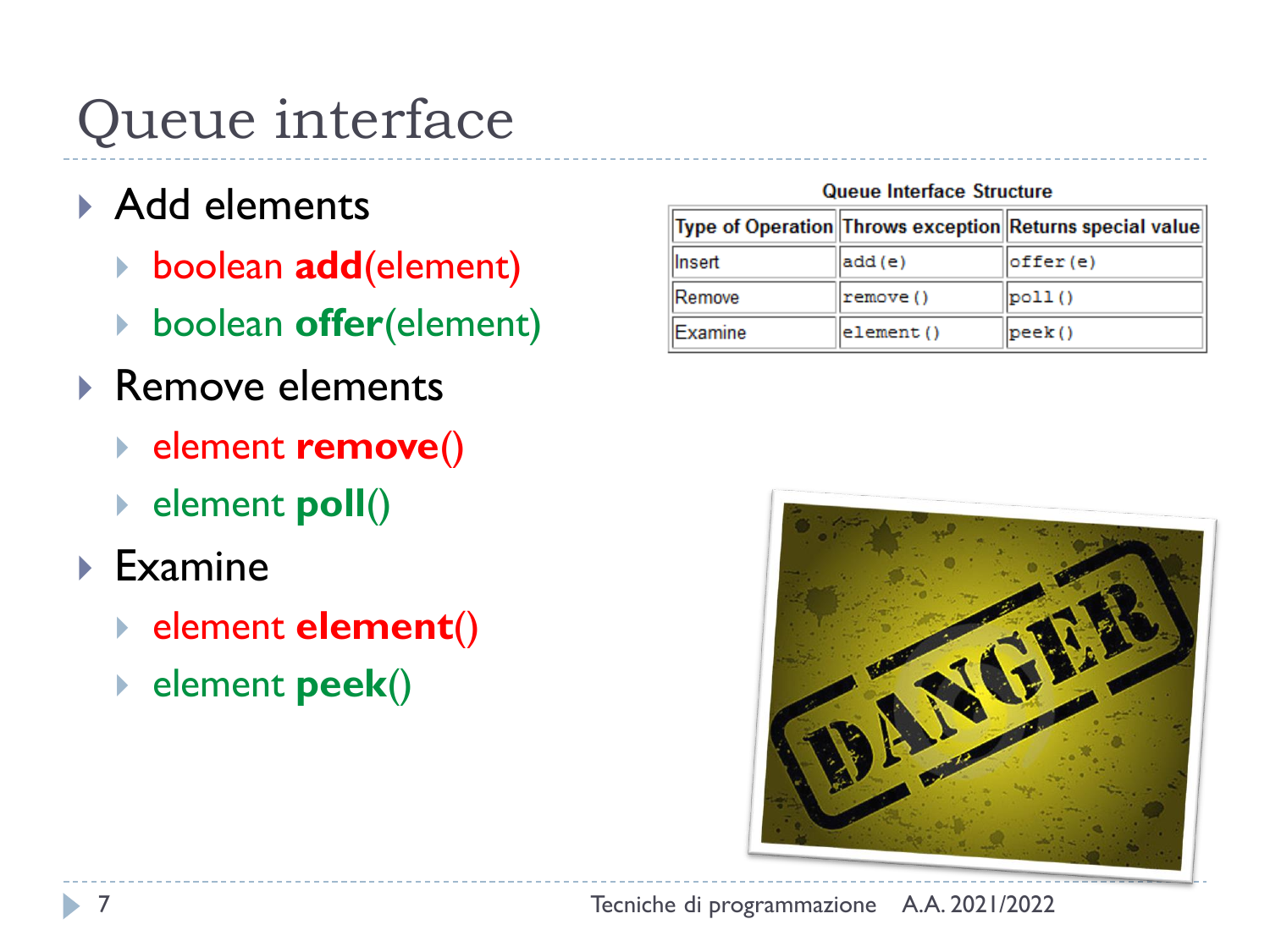- ▶ Known implementing classes:
	- ArrayBlockingQueue
	- ArrayDeque
	- ▶ ConcurrentLinkedQueue
	- DelayQueue
	- **LinkedBlockingDeque**
	- LinkedBlockingQueue
	- ▶ LinkedList
	- ▶ PriorityBlockingQueue
	- **PriorityQueue**
	- SynchronousQueue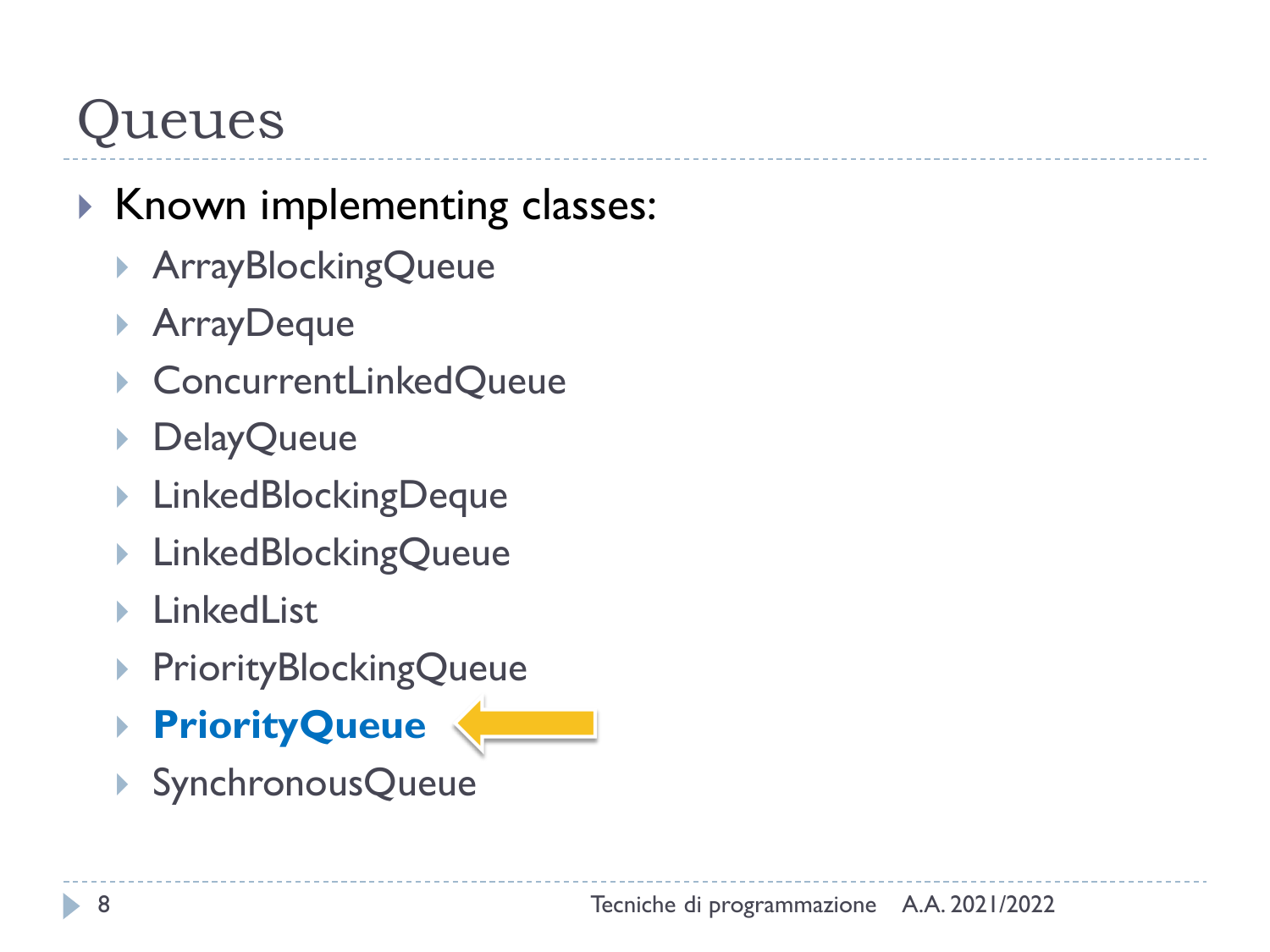- ▶ Known implementing classes:
	- **ArrayBlockingQueue**
	- ArrayDeque
	- ▶ ConcurrentLinkedQueue
	- **DelayQueue**
	- **LinkedBlockingDeque**
	- **LinkedBlockingQueue**
	- **LinkedList**
	- **PriorityBlockingQueue**
	- ▶ PriorityQueue
	- **SynchronousQueue**

Supports operations that wait for the queue to become non-empty when retrieving an element, and wait for space to become available in the queue when storing an element. Useful only in concurrent (multithreaded) applications.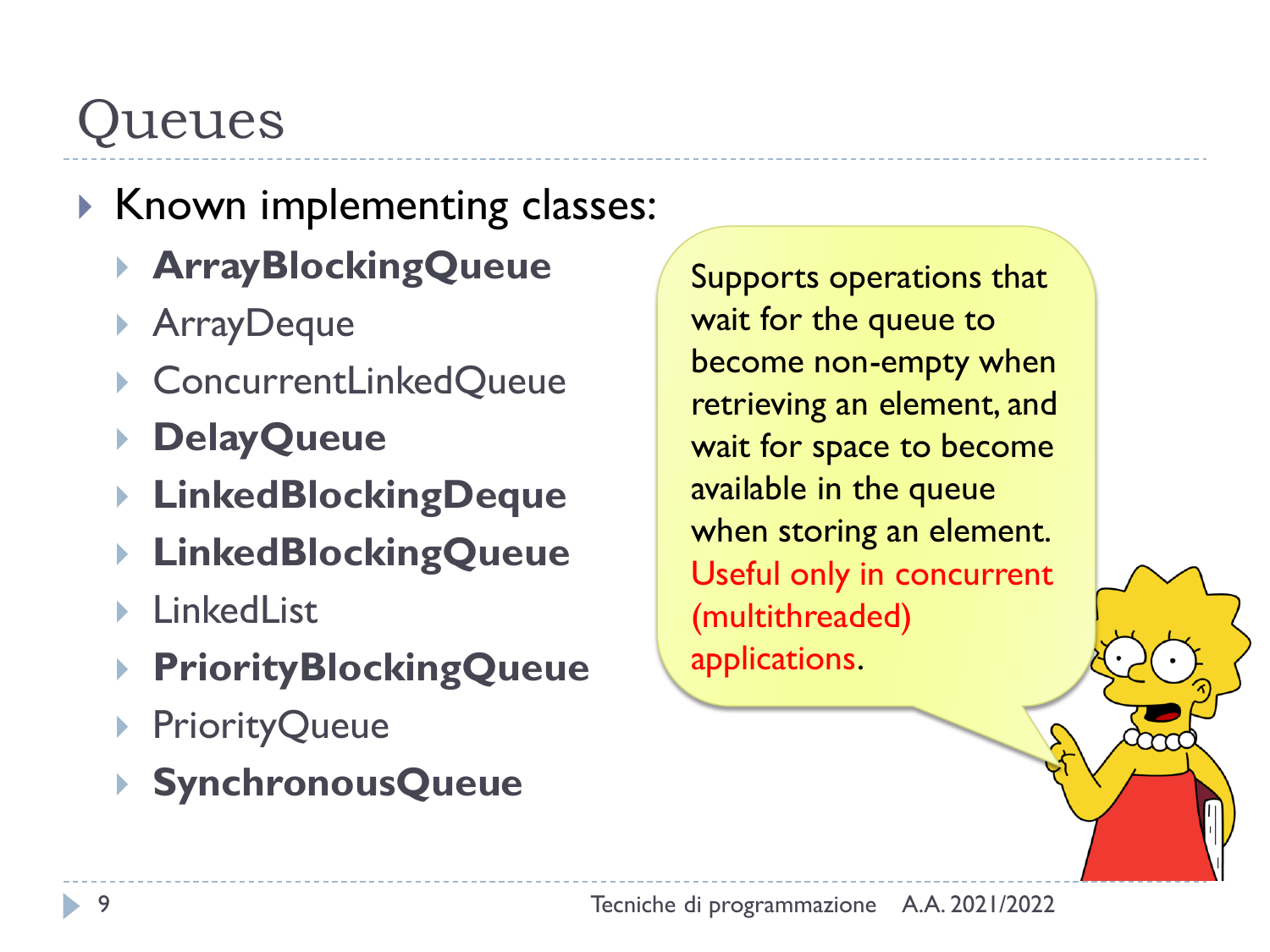- ▶ Known implementing classes:
	- ArrayBlockingQueue
	- **ArrayDeque**
	- ▶ ConcurrentLinkedQueue
	- DelayQueue
	- **LinkedBlockingDeque**
	- LinkedBlockingQueue
	- **LinkedList**
	- ▶ PriorityBlockingQueue
	- ▶ PriorityQueue
	- SynchronousQueue

Double ended queues support insertion and removal at both ends. The name *deque* is short for "double ended queue" and is usually pronounced "deck"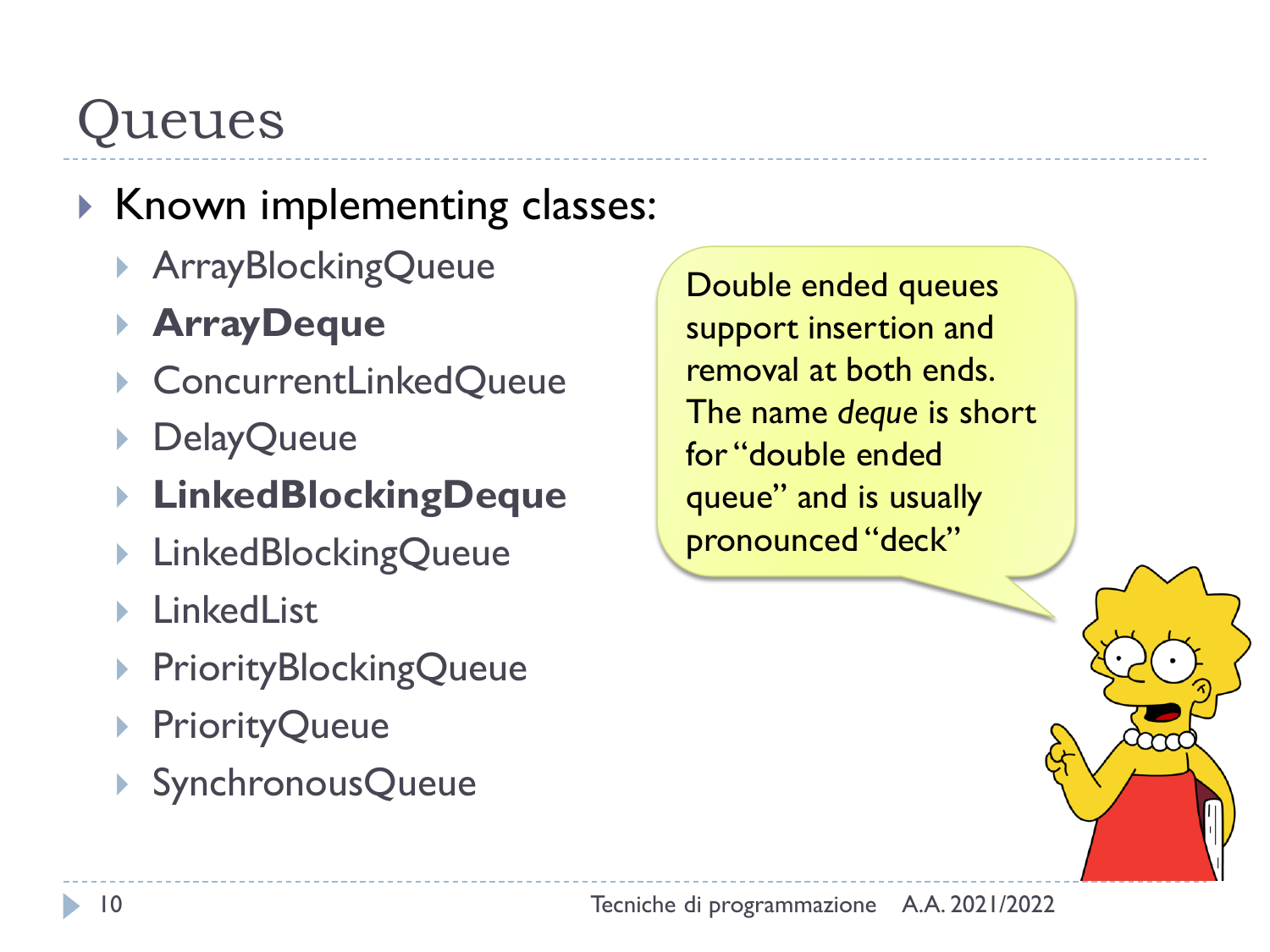- ▶ Known implementing classes:
	- ArrayBlockingQueue
	- ArrayDeque
	- **ConcurrentLinkedQueue**
	- DelayQueue
	- ▶ LinkedBlockingDeque
	- LinkedBlockingQueue
	- ▶ LinkedList
	- ▶ PriorityBlockingQueue
	- ▶ PriorityQueue
	- SynchronousQueue

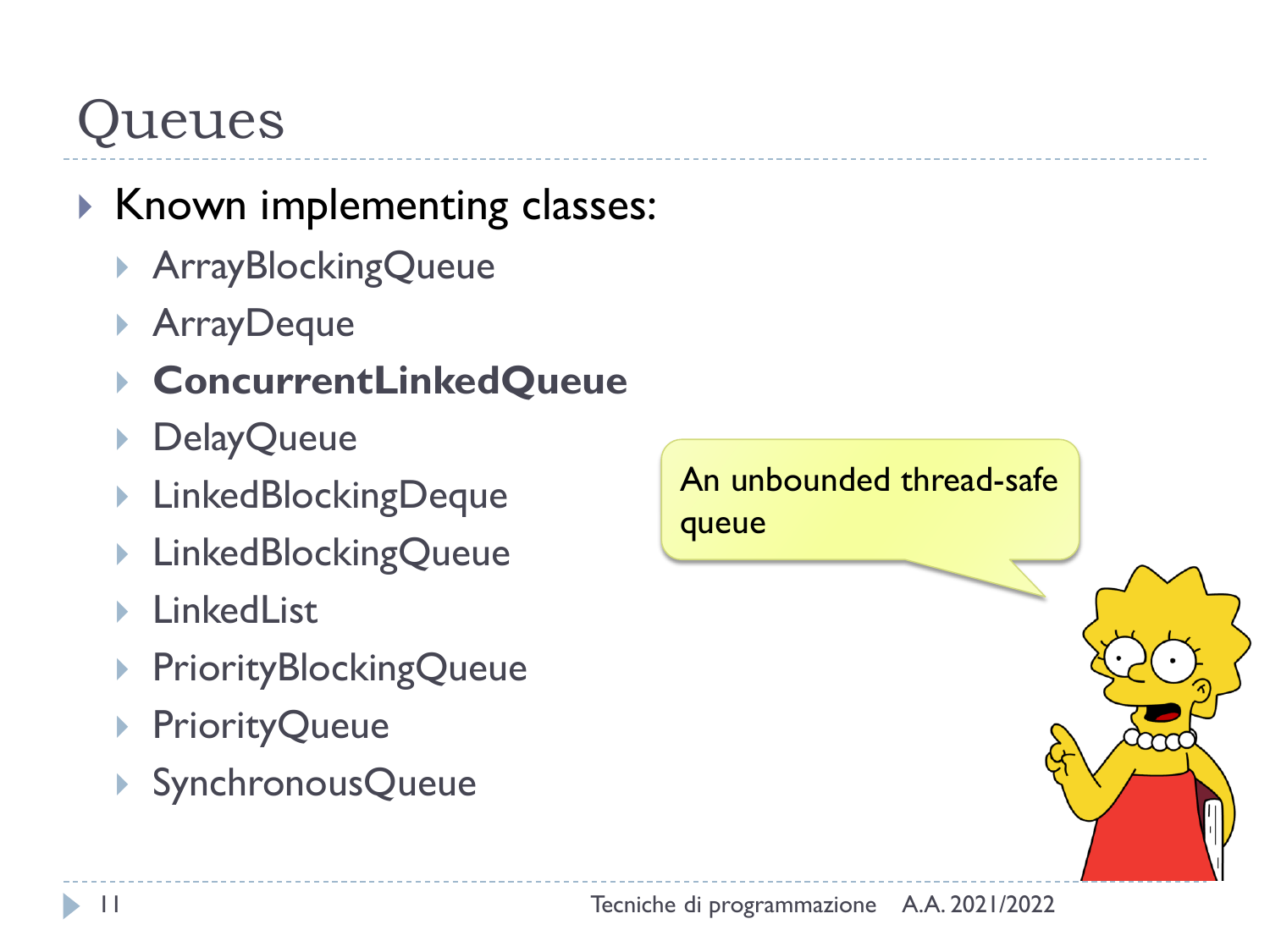# PriorityQueue

#### An unbounded priority queue based on a priority heap.

| <b>Method/Constructor</b>       | <b>Description</b>             | <b>Runtime</b> |
|---------------------------------|--------------------------------|----------------|
| PriorityQueue < E > ()          | constructs new empty queue     | O(1)           |
| $add(\mathbf{E} \text{ value})$ | adds value in sorted order     | O(log N)       |
| clear()                         | removes all elements           | O(1)           |
| iterator()                      | returns iterator over elements | O(1)           |
| peek()                          | returns minimum element        | O(1)           |
| remove()                        | removes/returns min element    | O(log N)       |
| size()                          | number of elements in queue    | O(1)           |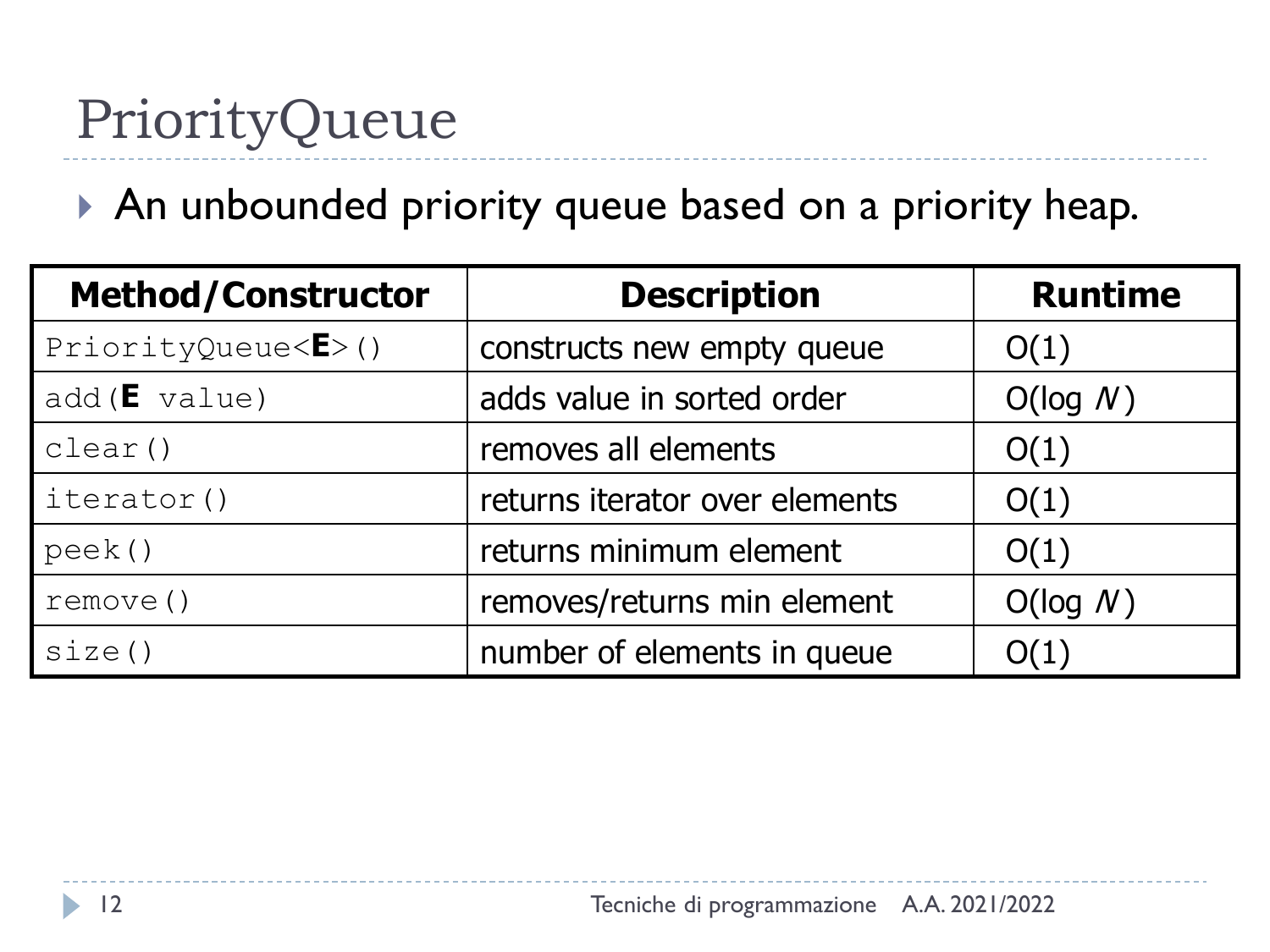#### What is a Heap?

- ▶ Kind of binary tree
- "Partially" ordered

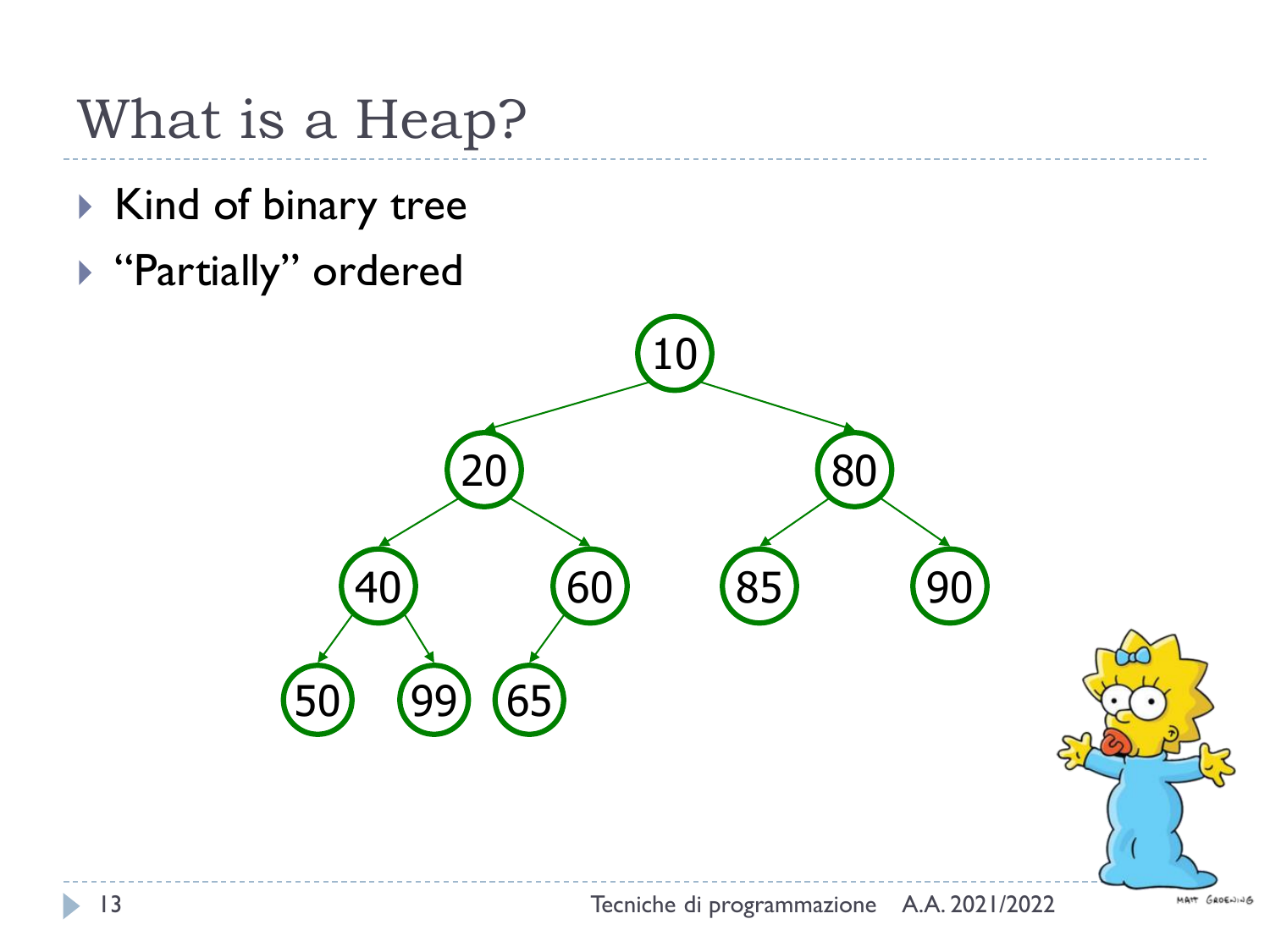#### Note

▶ For a priority queue to work, elements must have an **ordering**.

Elements must implement the *Comparable* interface

```
public class Foo implements Comparable<Foo> {
    …
    public int compareTo(Foo other) {
        // Return positive, zero, or negative integer
    }
}
```
The comparator must be specified in the constructor

public PriorityQueue(int initialCapacity, Comparator<? super E> comparator)